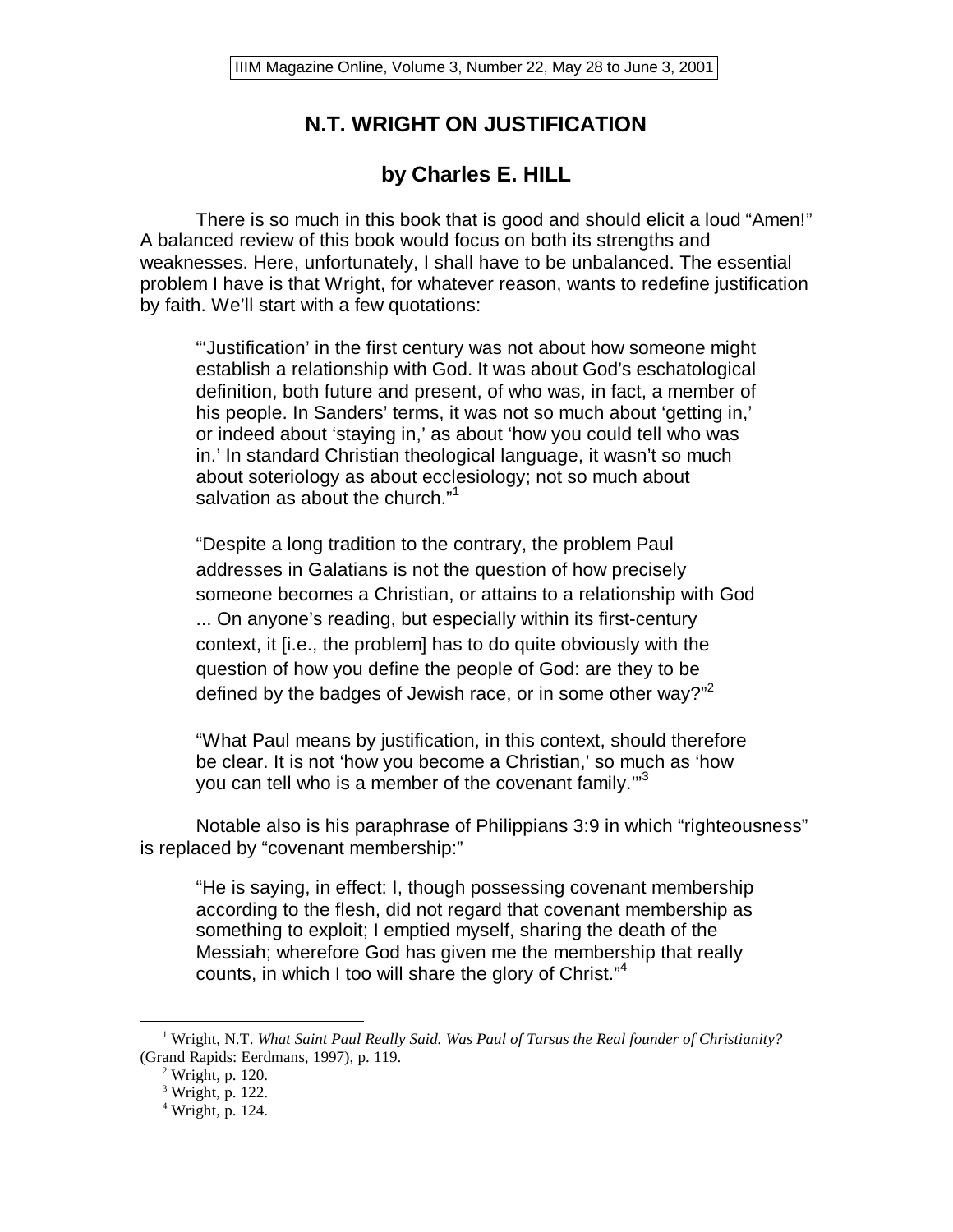### **THE PROBLEM OF DEFINITION**

 Wright is right about justification being an eschatological definition, but wrong about the content of that definition.

 How does one go about determining the meaning of a word when it is called into question? This happens with other controversies as well. When faced with definitional problems, how should we attempt to resolve them?

 One sort of mechanical but still indispensable way is to look at lexicons. Lexicons are compiled by people who have tried to encompass all the uses, or categories of uses, of words from the sources. Lexicographers are human and fallible; they sometimes have biases and blind spots. And lexicons don't give you the particular contexts. But they are invaluable nonetheless as integrated attempts at exhaustive evaluations of the meanings of words. Challenge: find a lexicon which defines the Greek word dikaiosune ("righteousness") as "membership within a group" or *dikaioo* ("justify") as "to make or declare the member of a group."

 Another way is to look at previous and contemporary works, etc., to try to establish current usage. The claim to have discovered and restored this broad Jewish context is central to Wright's attempt to redefine justification. He essentially argues that in the Judaism which nurtured Paul and which Paul addressed throughout his ministry, justification is all about covenant membership in God's Israel. Here I think he is radically wrong. He has certainly not established this in his book. The covenant relationship may be the context in which Jews discussed justification, but it was the context for their discussion of everything!

 When first-century Jews talked about justification by God, as far as I can see (so far), it had to do with the last judgment, or with something in the present which would anticipate or approximate the last judgment, and it was about one's standing before God in terms of sin. Judgment, even by Jews, was viewed as a universal thing and thus as a universal human concern. Jews would have all sorts of advantages on that day because they were Jews and members of the covenant. But the real issue was: How are you going to escape the wrath of God?

 But the clearest road to the meaning of a word in a given author is the context which that author gives you, assuming that he gives you a context. In determining how the context points to a word's meaning, we need to ask some important questions: What is the author's train of thought and how does this concept fit within it? What words, phrases, or concepts does he equate with the word? With what does he contrast it? What kinds of other words does he use when he uses this word? This kind of information gives us the necessary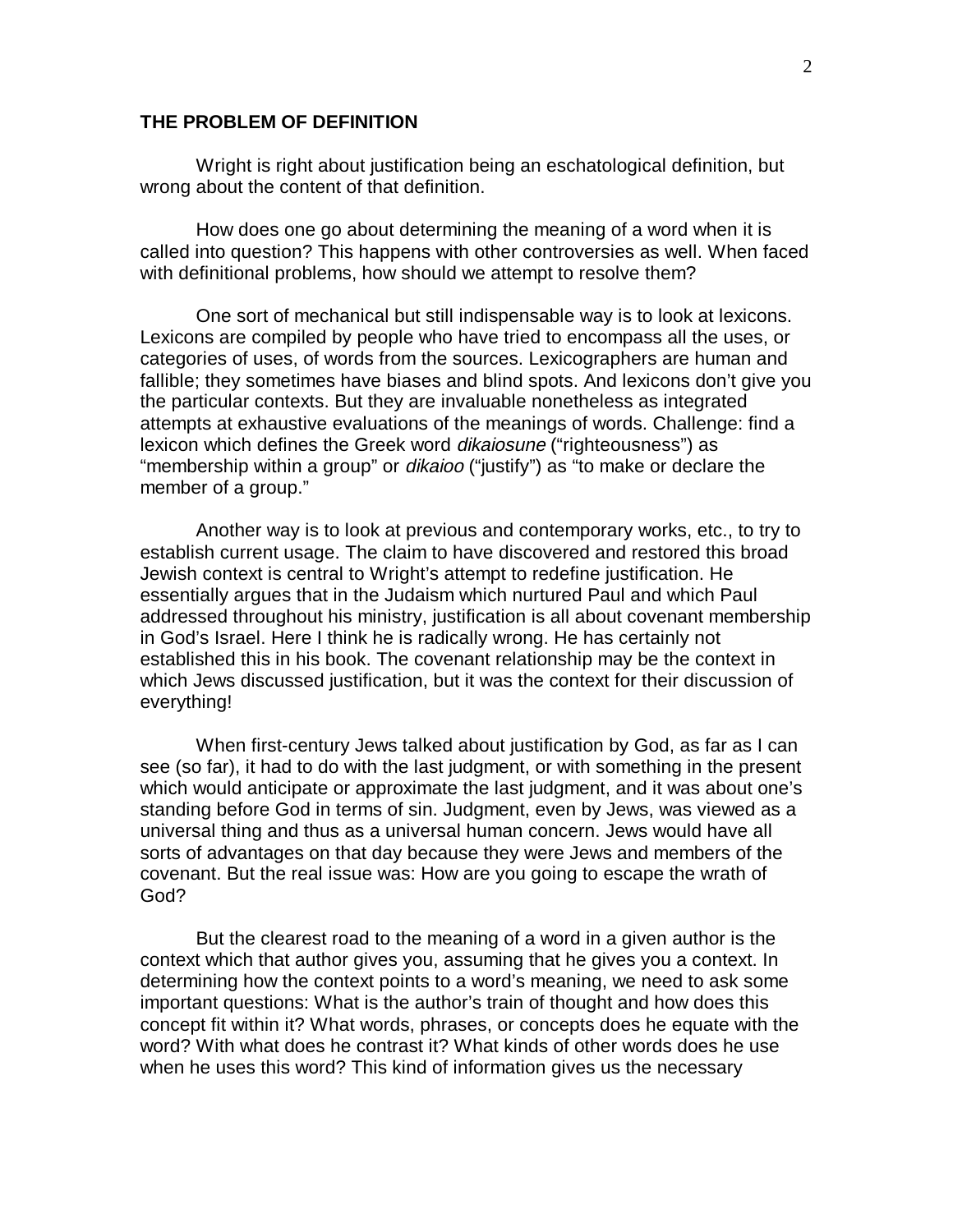boundaries for defining the word. When we do this for Paul's use of justification, I do not see how we can follow Wright.

#### **THE PROBLEM OF THE BROADER CONTEXT**

 Consider the broad context of Romans 1-5 as a test case for Wright's new definition of justification. In his treatment of Romans 3:21-31 Wright makes the whole issue one of covenant membership: "The passage is all about the covenant, membership in which is now thrown open to Jew and Gentile alike."<sup>5</sup> I beg to differ. Wright concedes that it also has to do with dealing with sin, but his exposition does not do justice to the issue of sin in the text.

 Paul begins this long section in Romans by declaring that the gospel is the power of God for salvation to every one who has faith, to the Jew first and also to the Greek (Rom. 1:16). The gospel is the power of God for salvation. Salvation from what? Romans 1:18 tells us: "For the wrath of God is revealed." The problem that sets up Paul's exposition of the great, powerful gospel in Romans is the wrath of God. It is the wrath of God from which we need salvation through the gospel. It is not a theodicy, in which God and his covenant faithfulness are on trial. Those on trial are human beings exposed to the wrath of God because of their sins.

 Paul then begins in Romans 1:18 to charge that because of their rampant wickedness, the Gentiles are ripe for the wrath of God. This, presumably, will get no argument from Jewish readers. Then in chapter  $2^6$  he brings our attention to the coming judgment of God, writing, "On the day of wrath … God's righteous judgment will be revealed. For he will render to every man according to his works" (Rom. 2:5-6). Having brought our attention to "that day when, according to my gospel, God judges the secrets of men by Christ Jesus" in Romans 2:16, he turns his attention in Romans 2:17 to the Jew who relies upon the Law and boasts in God. Paul now dashes the confidence of presumptuous Jews by showing that, though they have the law, they too are lawbreakers.

 From Romans 2:25 Paul starts putting Jew and Gentile on the same level. Circumcision and being a Jew are spiritual things. Being a literal Jew had advantages so long as the advantages were used rightly. But the Jews were not faithful. (Nor can they accuse God, whose holy prerogative it is to judge mankind.) Paul then spends Romans 3:9-20 demonstrating powerfully from Scripture that "all men, both Jews and Greeks, are under the power of sin … so

 $rac{1}{5}$ Wright, p. 128.

<sup>6</sup> See Wright's "The Law in Romans 2," in J. D. G. Dunn, ed., *Paul and the Mosaic Law. The Third Durham Tübingen Research Symposium on Earliest Christianity and Judaism (Durham, September, 1994)* (Tübingen: Mohr, 1996), 131-150. This is a good article overall, but Wright explains Rom. 2 in almost exclusively collective terms, whereas for Paul there is also an unavoidably individual concern throughout. This keeps Wright from finding any emphasis upon justification as concerning the individual's standing before God.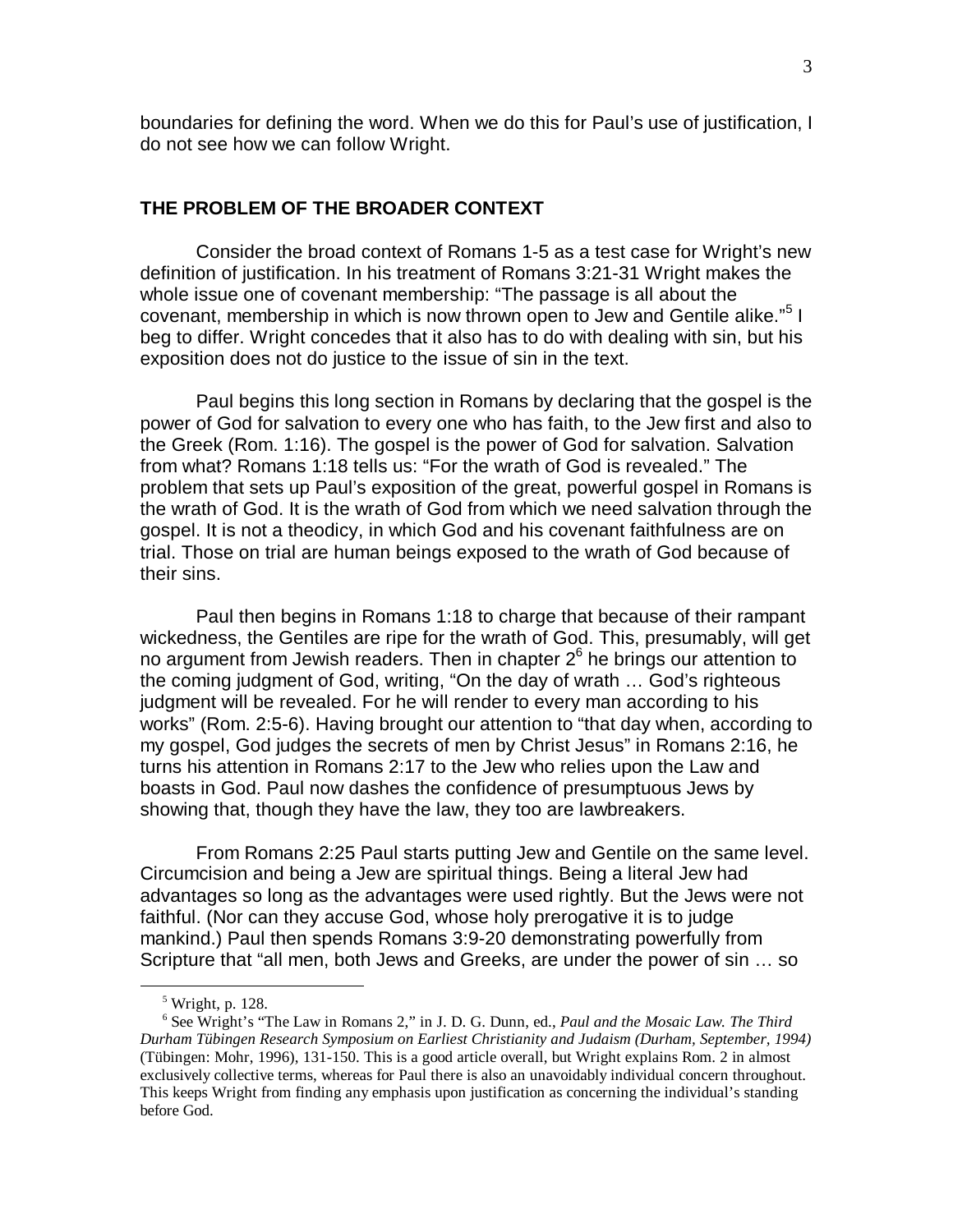that every mouth may be stopped, and the whole world may be held accountable to God. For no human being will be justified in his sight by works of the law, since through the law comes knowledge of sin" (Rom. 3:9,19-20).

 Notice how the whole train of thought is controlled by the overarching threat of the wrath of God upon sin. The pressing question from Romans 1:18 on is how one will stand in the judgment of God. Paul has exacerbated the problem by showing that the whole world is under sin. The question at hand here is not the question of who is to be called the people of God or who belongs in the covenant. Sin, or the wrath of God against sin, is the immediate problem – and this problem is faced by Jews who are in the covenant as well as by Greeks who are not. Righteousness is what all men need; sin is what all men have. Where there is sin, there is no righteousness: "None is righteous, no, not one" (Rom. 3:10).

 Paul does not mention the covenant as a hypothetical vehicle for escaping God's wrath. But he does mention the hypothesis that works of the Law might avail to justify one (declare one righteous) in his sight (Rom. 3:20). But this hypothesis, if it is held by anybody, is utterly false and dangerous. Here in Romans 3:20, "justify" can hardly mean "show that one has already become a Christian and a part of the people of God." Wright thinks that the traditional Protestant view of justification by faith is an "abstract doctrine."<sup>7</sup> It can only be abstract if you also think that the coming judgment of God is abstract!

 "But now" (Rom. 3:21) signals the turning point in Paul's argument so far – and what a turning point it is: "But now the righteousness of God has been manifested apart from law." That is, there is a way to a righteous standing before God which is not dependent upon the false road of law-keeping. If "righteousness of God" here means "God's covenant faithfulness," Paul's argument does not seem to make sense: it is not God who is on trial here. This is why "righteousness of God" here and earlier in Romans 1:17 has traditionally been seen as the righteousness which God bestows on us in Christ as a gift: "the righteousness of God through faith in Jesus Christ for all who believe" (Rom. 3:22). This is an alien righteousness (cf. Rom. 10:3-4; Phil. 3:9).

 Paul then goes on once again to place all men, Jews and Gentiles alike, under sin:

"Since all have sinned and fall short of the glory of God, they are justified by his grace as a gift, through the redemption which is in Christ Jesus, whom God put forward as a propitiation by his blood, to be received by faith" (Rom. 3:23-25).

This continues his emphasis on sin as the universal problem of all mankind (of those in the covenant as well as of those outside the covenant), and on God's

 $\frac{1}{7}$  $7$  Wright, p. 129.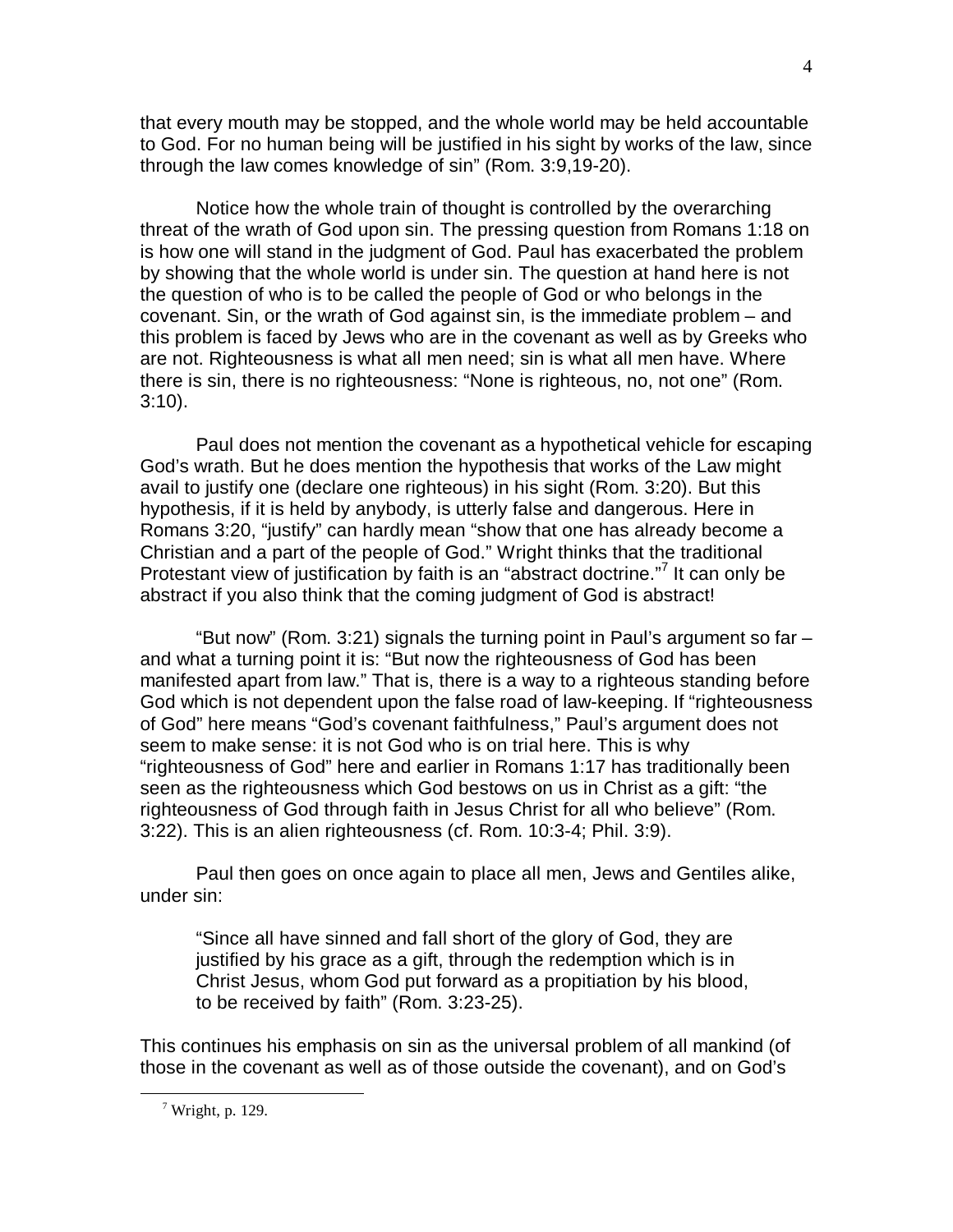gracious justification as sin's only solution. The propitiation language reaffirms and emphasizes that the problem is not membership in the covenant per se but sin, which sin results in God's wrath, which wrath must be propitiated and is propitiated by Christ's blood.

 In other words, the context which could validate Wright's view simply does not exist. He says, "Within this context, 'justification,' as seen in 3:24-26, means that those who believe in Jesus Christ are declared to be members of the true covenant family which of course means that their sins are forgiven, since that was the purpose of the covenant."<sup>8</sup> In Wright's construction, forgiveness of sin has the character of a by-product, a bonus that comes with covenant membership. The removal of one's sins is not connected directly to justification. Justification for Wright simply confirms an already-possessed status as members of God's covenant.

 But in Paul, justification is the pronouncement of righteousness, and righteousness has to do with sin and God's wrath. How can God pronounce the ungodly to be righteous? He sets forth Jesus Christ as a propitiation by his blood, to be received by faith. Jesus' death as a propitiation is the basis for justification, for dealing with sin and with God's wrath. Membership in the new covenant people is surely an outworking of this, but Paul clearly describes justification as God's answer to the universal sin problem, the problem which otherwise prevents all persons, persons who were in the covenant and persons who were not, from being "right with God" when they stand before his judgment seat (Romans 2:2- 16).

## **THE PROBLEM OF THE NARROWER CONTEXT**

### **Contextual Definitions**

 It is important to notice that in Romans 4 Paul essentially defines the concept of reckoned righteousness. In verses 6-8 Paul demonstrates what reckoned righteousness is from Scripture: "So also David pronounces a blessing upon the man to whom God reckons righteousness apart from works: 'Blessed are those whose iniquities are forgiven, and whose sins are covered; blessed is the man against whom the Lord will not reckon his sin.'" David defines God's "reckoning righteousness apart from works" as the forgiveness of iniquities and the covering of sins, as the non-reckoning of sins, and Paul adopts this definition as his own. It is not "being in or out of the covenant" but "having one's sins forgiven." The emphasis is on getting rid of the sin problem, not on who's in and who's out of the covenant. In fact, Paul goes on to make the point that the blessing of faith being reckoned as righteousness was given to Abraham before he received circumcision and before, incidentally, he was part of the covenant people (cf. Gen. 15:6).

 <sup>8</sup> Wright, p. 129.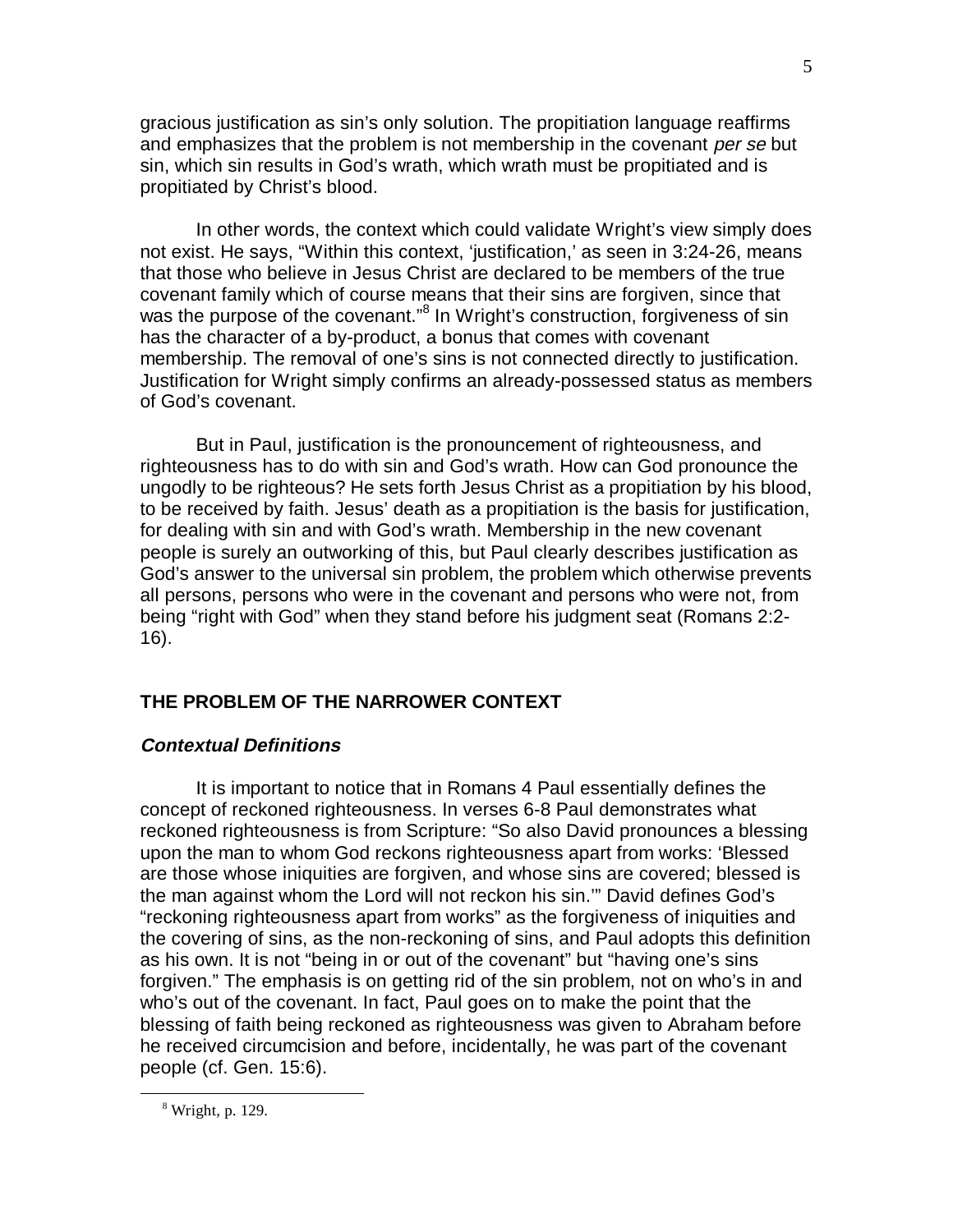## **Contextual Contrasts**

 In Romans 8:33-34 the opposite of "justify" (theos ho dikaion) is "condemn" (tis ho katakrinon). In Romans 5:18 Paul uses the word dikaiosis, which means "justification" or "acquittal."<sup>9</sup> In this verse, the opposite of *dikaiosis* is katakrima, which means "condemnation." The opposite of "justification" is not "exclusion from the covenant people"; the opposite of "justify" is not "declare nonmembership in the covenant people." The issues which justification meets are sin, condemnation, and God's wrath.

 Ideally, we would want all three of these approaches – lexicography, broader context, and narrower context – to coalesce, to be mutually reinforcing. I think the traditional Protestant understanding of Paul's notion of justification as we have outlined it holds up extremely well here, but that Wright's definition fails in all three categories.

#### **RECKONING AS RIGHTEOUSNESS**

 A special problem with Wright's presentation in this admittedly short book is his lack of treatment of the notion of righteousness being "reckoned." In places Wright polemicizes against the idea of imputation, at least against the idea of God's or Christ's righteousness being imputed to us.<sup>10</sup> He must deal with some kind of imputed or reckoned righteousness, however, because Paul explicitly uses the terminology of "reckoned righteousness" in Romans 4. Here is how Wright summarizes Paul:

"When Paul speaks of Abraham's faith being 'reckoned as righteousness' (4:5), he means that faith in Jesus Christ ... is the true badge of covenant membership ... the badge of the sinforgiven family. The emphasis of the chapter is therefore that covenant membership is defined not by circumcision (4:9-12), nor by race, but by faith."<sup>11</sup>

 There are at least two significant problems with Wright's understanding of Romans 4. First, "covenant membership" is not the issue of the chapter; being considered righteous before God is, and that because of the problem of sin. Paul begins the chapter by continuing his discussion from chapter 3 about being justified before God, and he goes to Abraham as his prime example for his assumed Jewish audience at this point.

<sup>&</sup>lt;sup>9</sup> *dikaiosis* is used only one other time in the New Testament: Romans 4:25.  $^{10}$  E.g. Wright, p. 125. For our sin being imputed to Christ, cf. e.g. 2 Cor. 5:21.

<sup>&</sup>lt;sup>11</sup> Wright, p. 129.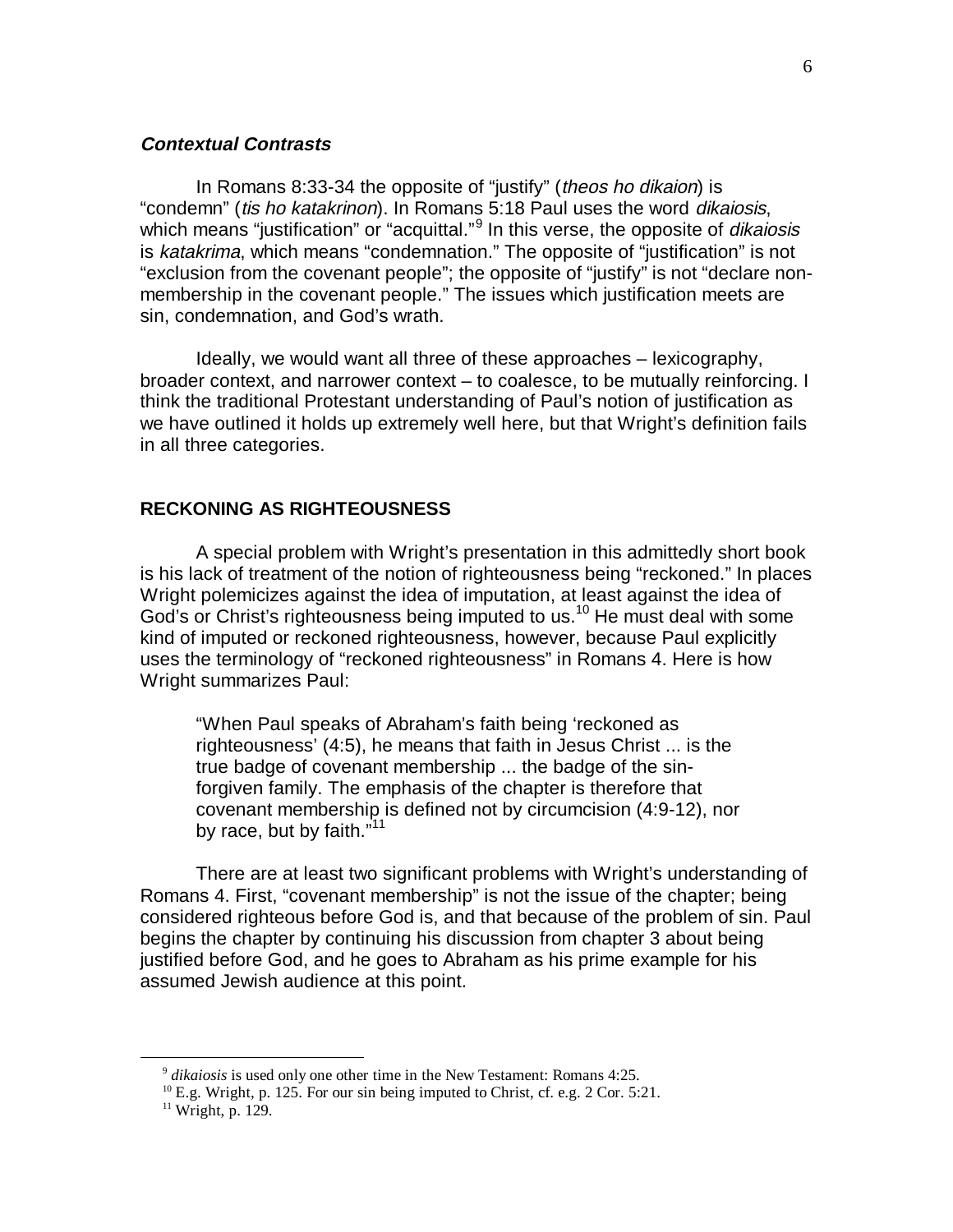Second, Wright confuses the notion of reckoning with the notion of a badge. This is another instance of "redefinition." Faith, according to Wright, is the true badge of covenant membership.

| <b>PAUL:</b> | faith | is reckoned | as righteousness       |
|--------------|-------|-------------|------------------------|
| WRIGHT:      | faith | is a badge  | of covenant membership |

 These are two entirely different concepts. Now, Paul says that there is a "badge" of covenant membership, but that badge is circumcision. Listen to what Paul says: "He received circumcision as a sign or seal of the righteousness which he had by faith while he was still uncircumcised" (Rom. 4:11). That is, before Abraham got his "badge" of the covenant (i.e. circumcision), he had already been justified by God through his faith. In Paul's mind, faith is reckoned as righteousness, the badge of which is circumcision (baptism).

 The "badge" idea is expressed by Paul with words like "sign and seal" (Rom. 4:11). Faith is not said to be the sign or seal of righteousness, or of anything else for that matter. Rather, faith is reckoned as righteousness, it is counted as if it were righteousness itself. In Romans 2:26 Paul had said that when an uncircumcised man keeps the precepts of the law, his uncircumcision will be "reckoned' as circumcision. It makes no sense to say that his uncircumcision will be the "badge" of his circumcision. This is simply not what "reckoning" means. Let's illustrate the difference: Money (paid in dues) is reckoned as membership at Costco. My Costco card is by badge of membership. The reckoning of money as membership initiates and sustains the relationship as a member. The card signifies the membership already possessed.

 What does this redefinition do for Wright? It keeps justification (reckoned righteousness) at the point of "ecclesiology" rather than "soteriology." Justification is for him the presentation of your card at Costco: Are you a member? Here's my card. I pronounce you justified, come in. This happens every time you go to Costco.

 But for Paul justification is not a test of a membership already possessed, a test which can be repeated each time your "righteousness" is called into question. It is the eschatological pronouncement of God, once and for all, that those who believe in Christ stand before God as fully forgiven, fully righteous, on the basis of Christ's propitiation for them. This reckoned righteousness is not an abstract thing. Elsewhere Paul says that our righteousness is not our own, not based on law or works, but is the gift of God (e.g. Rom. 3.24; 4.4; 10.3-4; Phil. 3.9).

 What difference does Wright's redefinition of justification make? I think it risks minimizing the importance of sin and of the atoning significance of Christ's death. I'm not saying he denies the atoning significance of Christ's death. But when you minimize the central importance of sin, you necessarily call into question the centrality of Christ's atoning death.